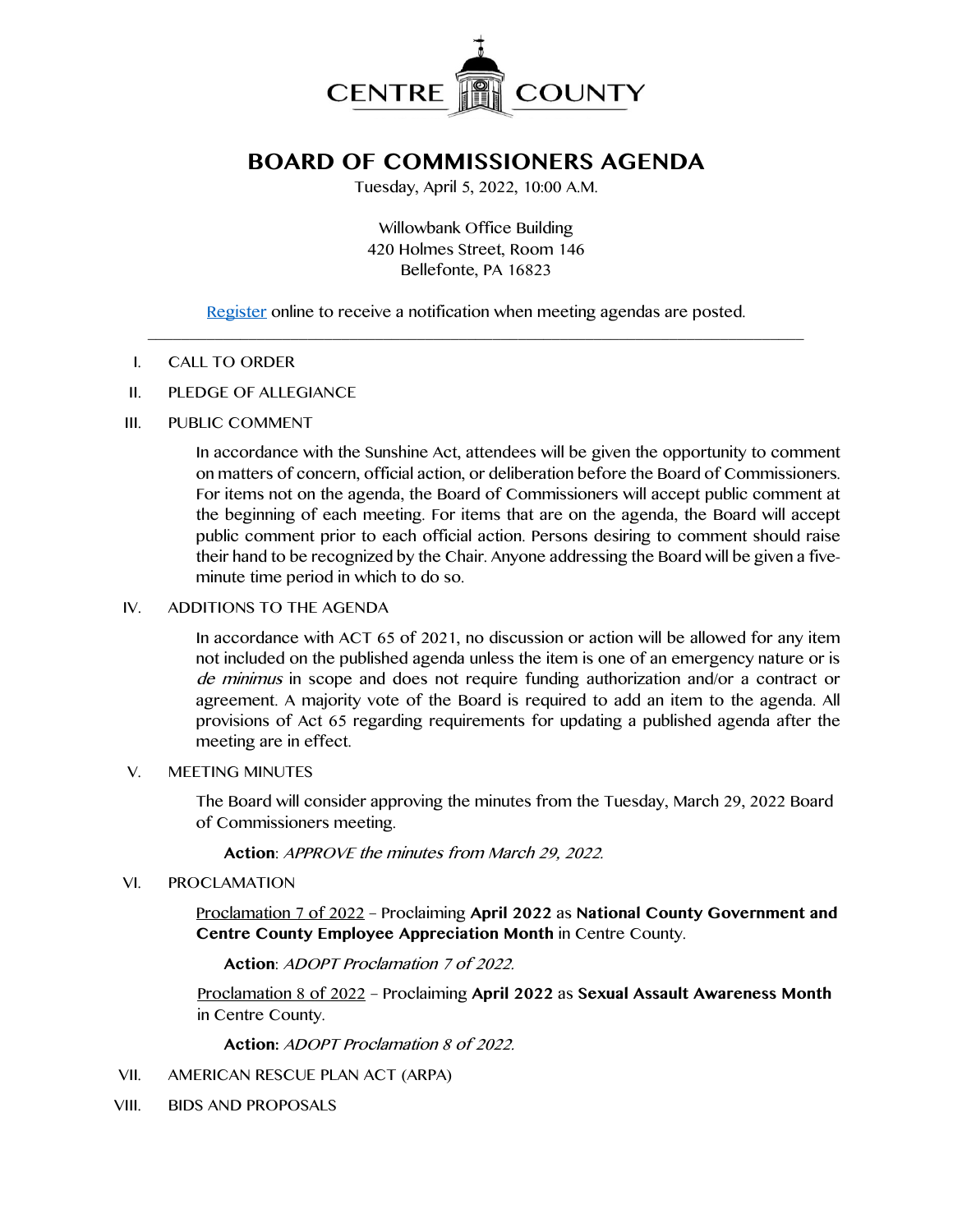# **BOARD OF COMMISSIONERS AGENDA TUESDAY, APRIL 5, 2022 PAGE 2**

## IX. CONTRACTS – AUTHORIZATIONS

A. Controller- Contract with Plante Moran, PLLC to serve as ERP consultant for the County's ERP Project. The contract total is \$177,000 for the period of April 1, 2022 to December 31, 2023. – Dept. 125.

**Action:** Add the contract with Plante Moran, PLLC to next week's consent agenda.

B. Sheriff- Contract Addendum B to the Master Agreement with Teleosft, Inc. to provide CountySuite Incident Reporting Software. – Dept 211.

**Action:** Add the contract with TeleoSoft, Inc. to next week's consent agenda.

- C. Planning
	- i. Requesting approval to award the EADS Group as the selected firm for construction inspection services for the Centre County Bridge Bundle MTF project. – Dept. 151.

**Action:** APPROVE the EADS Group as the selected firm for construction inspection services for the Centre County Bridge Bundle MTF project.

ii. Draft Memorandum of Understanding (MOU) with the Moshannon Valley Emergency Medical Services to serve as applicant for an Appalachian Regional Commission (ARC) application for the construction of the new MVEMS Building. The contract total is \$300,000 which is funded by the State. – Dept. 151.

**Action:** APPROVE the Memorandum of Understanding with the Moshannon Valley Emergency Medical Services.

iii. Letter of conditional approval of an extension of the existing lease in support of Wildlife for Everyone Foundation for a total of 3 years, in concert with the proposed Grant Agreement Period based upon approval of the Phase 2 project. – Dept. 151.

# Action: APPROVE the letter of conditional approval.

D. MH/ID/EI – Draft Memorandum of Understanding (MOU) with Keystone Pride Resource Institute and the County of Centre. THE MOU will provide cultural competency training, creating welcoming services for LGBTQIA+ individuals and their families, for staff at MH/ID/EI-D&A. The contract total is \$1,000/day for the one-day training to be held on April 29, 2022. – Dept 561.

**Action:** Add the Memorandum of Understanding with Keystone Pride Resource Institute to next week's Consent Agenda.

#### X. CONSENT AGENDA

# **Action**: APPROVE this week's Consent Agenda.

A. Children and Youth Services – Contract with Keystone Adolescent Center, Inc. to provide residential services/community-based services. The contract total is \$172,000, which is funded as follows: State \$137,600 and County \$34,400 for the period of July 1, 2021 through June 30, 2022 – Dept. 511.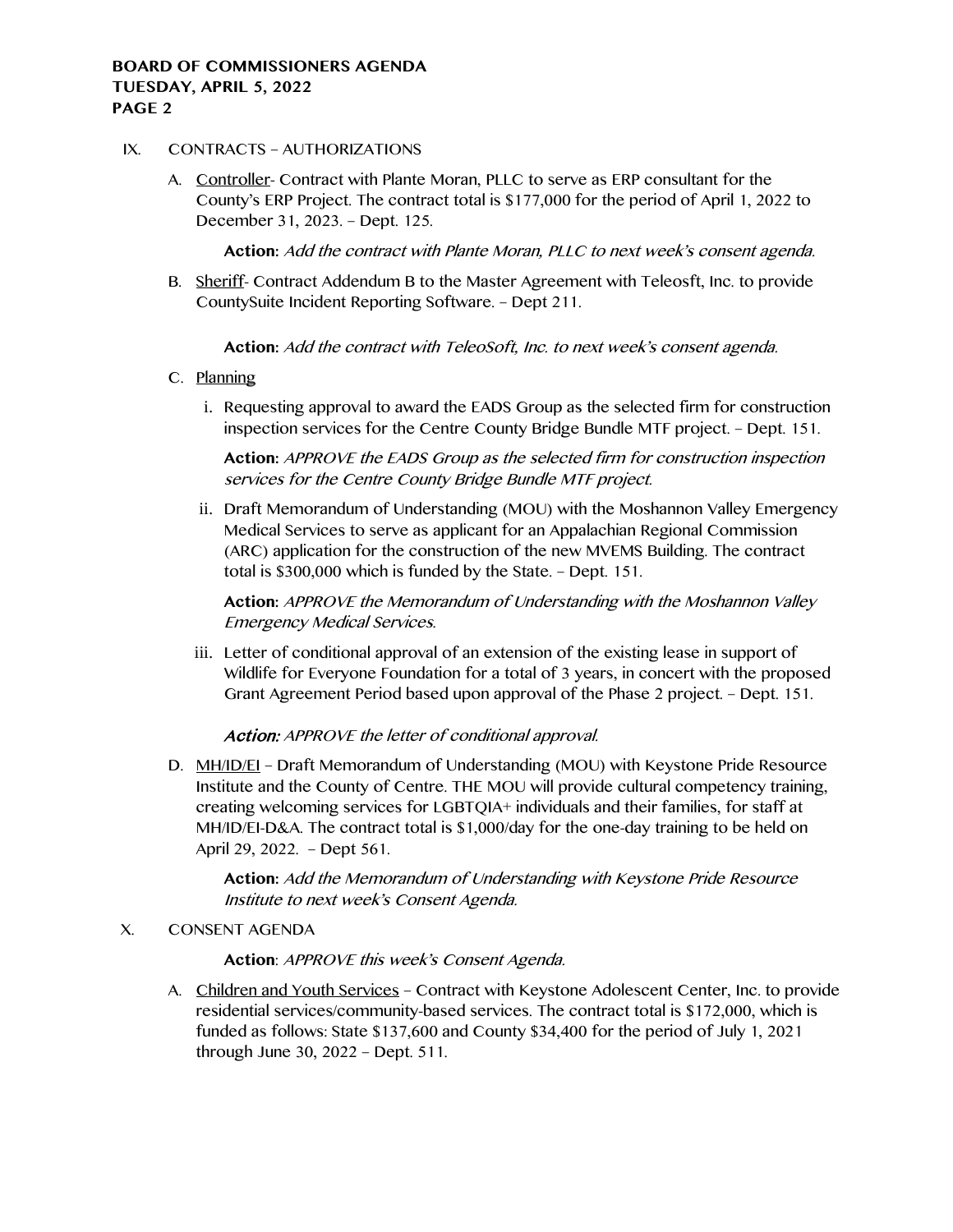# **BOARD OF COMMISSIONERS AGENDA TUESDAY, APRIL 5, 2022 PAGE 3**

- B. Correctional Facility Contract with Newman Hill, Inc. to provide refuse and recycling services. The contract rate is \$1,450 per month, for the period of April 5, 2022 through April 4, 2023 – Dept. 333.
- C. Emergency Communications Second amendment to the contract with Zito Media Communications, LLC dba Zito Business. This amendment is for an upgrade completed on the Public Safety Grade Fiber for PEMA's Next Gen 911 project, and extension of the term of TSA-1 by 36 months and an increase in the monthly fee from \$657.81 to \$1,400. The amended contract total is \$418,023.49, which is State funded for the period of March 19, 2019 through November 23, 2027 – Dept. 354.
- D. Information Technology Services Contract renewal with Egnyte to provide secure cloud file sharing and storage. The contract total is \$26,400 for the period of March 28, 2022 through March 27, 2023 – Dept. 142.
- E. Probation State Offender Supervision Fund Agreement for Fiscal Year 2021 2022 This agreement is for the period of July 1, 2021 through June 30, 2022 – Dept. 301.
- XI. LIQUID FUELS FEE FOR LOCAL USE
- XII. CHECK RUN

Check run in the amount of \$ 656,345.96 dated April 1, 2022.

**Action:** APPROVE the check run dated April 1, 2022.

- XIII. ADMINISTRATOR'S REPORT
- XIV. LETTER OF SUPPORT
	- i. Letter in support of the Nittany Valley Joint Recreation Authority's (NVJRA) application to the Pennsylvania Department of Conservation and Natural Resources (DCNR) for the rebuilding of Kepler Pool.

**Action:** APPROVE the letter of support of the Nittany Valley Joint Recreation Authority's application to the Pennsylvania Department of Conservation and Natural Resources for the rebuilding of Kepler Pool.

ii. Letter of support for the Natural Resources Conservation Services Regional Conservation Partnership Program (RCPP) to implement a strategy to rapidly restore agriculturally impaired streams in Centre County.

**Action:** APPROVE the letter of support for the Natural Resources Conservation Services Regional Conservation Partnership Program (RCPP) to implement a strategy to rapidly restore agriculturally impaired streams in Centre County.

- XV. REPORTS ANNOUCEMENTS.
	- A. Voter Registration Report
	- B. Announcements

Centre County Government Offices will be closed on Friday, April 15 for Spring Break.